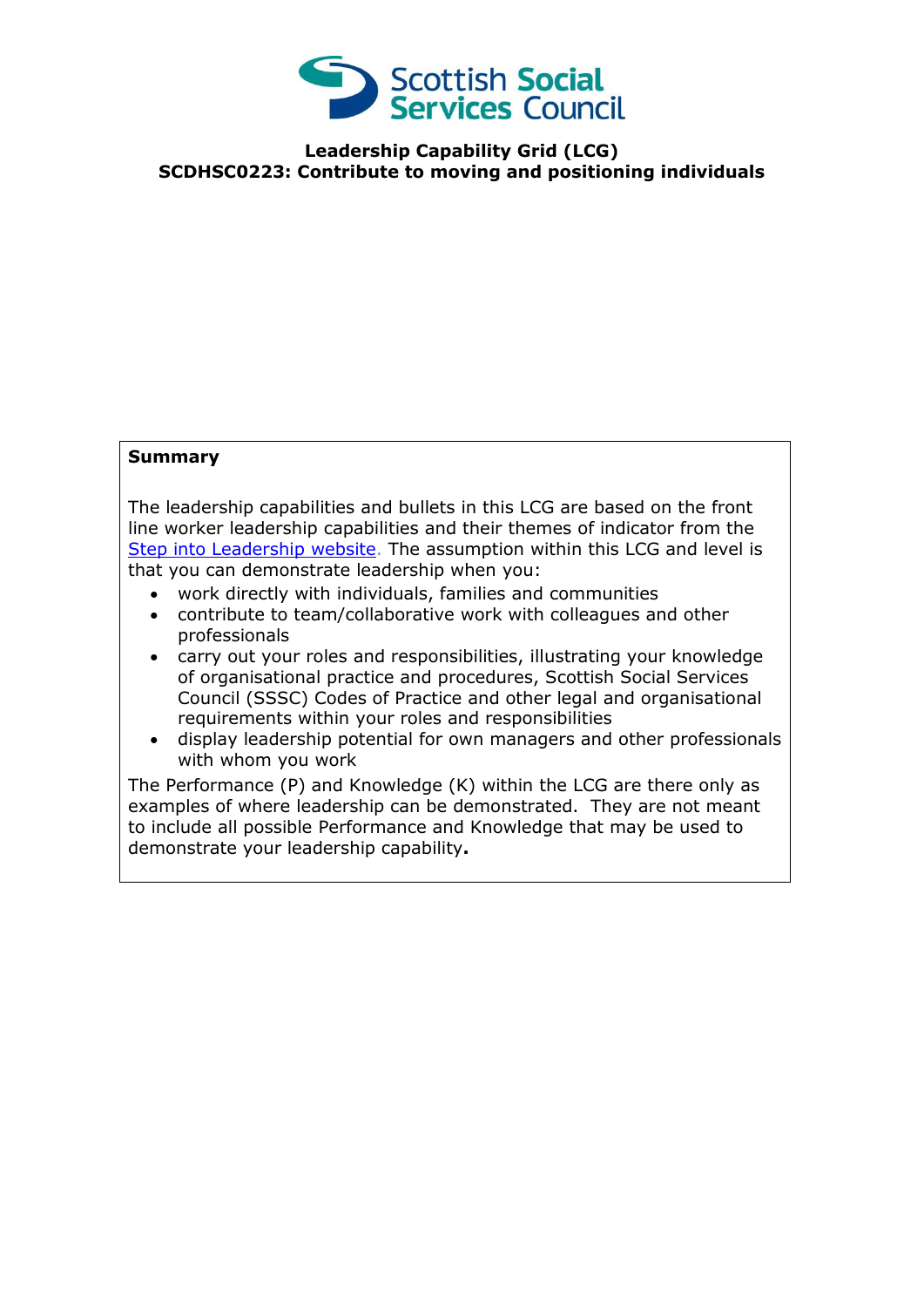

## **Leadership Capability Grid (LCG) SCDHSC0223: Contribute to moving and positioning individuals**

| Leadership<br>capabilities         | When contributing to moving and positioning individuals you can<br>demonstrate leadership capabilities by:                                                                                                                                                                                                                                                                                                                                                                                                                                                                                                                                                                                                                                                                                                                                                                                                                                                                                                                                                                                                                                                                       |
|------------------------------------|----------------------------------------------------------------------------------------------------------------------------------------------------------------------------------------------------------------------------------------------------------------------------------------------------------------------------------------------------------------------------------------------------------------------------------------------------------------------------------------------------------------------------------------------------------------------------------------------------------------------------------------------------------------------------------------------------------------------------------------------------------------------------------------------------------------------------------------------------------------------------------------------------------------------------------------------------------------------------------------------------------------------------------------------------------------------------------------------------------------------------------------------------------------------------------|
| <b>Vision</b>                      | Providing a vision for individuals, families, communities, colleagues and<br>your organisation when you:<br>• See how best to make a difference when actively preparing,<br>undertaking and reviewing activities, supporting individuals (P3, 4, 6,<br>8, 10, 11, 20, 22; K1-7, 14, 15, ), accessing and using related<br>information $(P1, 2)$ , using observation and feedback $(P9, 10)$ ,<br>seeking advice (P19)<br>• Communicate and promote ownership of the vision when working<br>with individual (P3, 4, 6, 8, 10, 11, 20, 22; K1-5, 14, 15), working<br>with others (P17-20; K10, 11) and recording and reporting (P13, 16)<br>• Promote social service values when working with individuals ( $P_3$ , 4,<br>6, 8, 10, 11, 20, 22; K 1-7, 14, 15), observing and evaluating (P7,<br>9,12), working with others ( $P17-20$ ; K10, 11) and when recording<br>and reporting $(P13, 16)$<br>• See the bigger picture when demonstrating knowledge and practice of<br>organisational, local and national policies and procedures (K1-7, 14,<br>15) reviewing and evaluating activities (P8-12, ) and identifying and<br>implementing change to activities (P17, 18, 20-22) |
| Self-<br>leadership                | Displaying self leadership when you:<br>Demonstrate and adapt leadership when supporting individuals<br>prepare for and undertake the activities (P3-6; $K1-7$ , ), reviewing<br>activities ( $P8-12$ , 15, 17) and overcoming barriers ( $P18$ , 19)<br>• Improve own leadership by seeking advice $(P19)$<br>• Take intelligent risks when supporting individuals to prepare for $(P3,$<br>4; K1-7, 14, 15) and carry out the activity (P5, 6; K8, 9) and when<br>reviewing the effectiveness including changes needed (P8-12, 15, 17,<br>$20-22)$<br>• Demonstrate and promote resilience when adapting practice and<br>overcoming barriers (P8-12; 15, 17-22; K1-5, 10-12)<br>• Challenge discrimination and oppression $(K 1-5)$                                                                                                                                                                                                                                                                                                                                                                                                                                            |
| <b>Motivating</b><br>and inspiring | Motivating and inspiring others when you:<br>Inspire people by personal example $(P3, 4, 8, 10, 11, 17-20, 22; K1$ -<br>$5, 8, 14, 15,$ )<br>• Recognise and value the contribution of others (P3, 4, 6, 8, 10, 11,<br>17; $K10, 11$<br>• Support the creation of a learning and performance culture with<br>individuals and others ( $P8-12$ , 17-20; $K1-7$ )                                                                                                                                                                                                                                                                                                                                                                                                                                                                                                                                                                                                                                                                                                                                                                                                                  |
| <b>Empowering</b>                  | Empowering people when you:<br>• Enable leadership at all levels (P3, 4, 8-12, 15, 17, 18, 20-22; K8-9;<br>$16-20)$<br>Support the creation of a knowledge and management culture by<br>seeking and providing information to enable understanding (P4, 8-12,<br>17-19; K16-20, 23; 39)<br>• Promote professional autonomy (P5, 6, 8, 10-12, 15; K16-20, 23-25)                                                                                                                                                                                                                                                                                                                                                                                                                                                                                                                                                                                                                                                                                                                                                                                                                   |